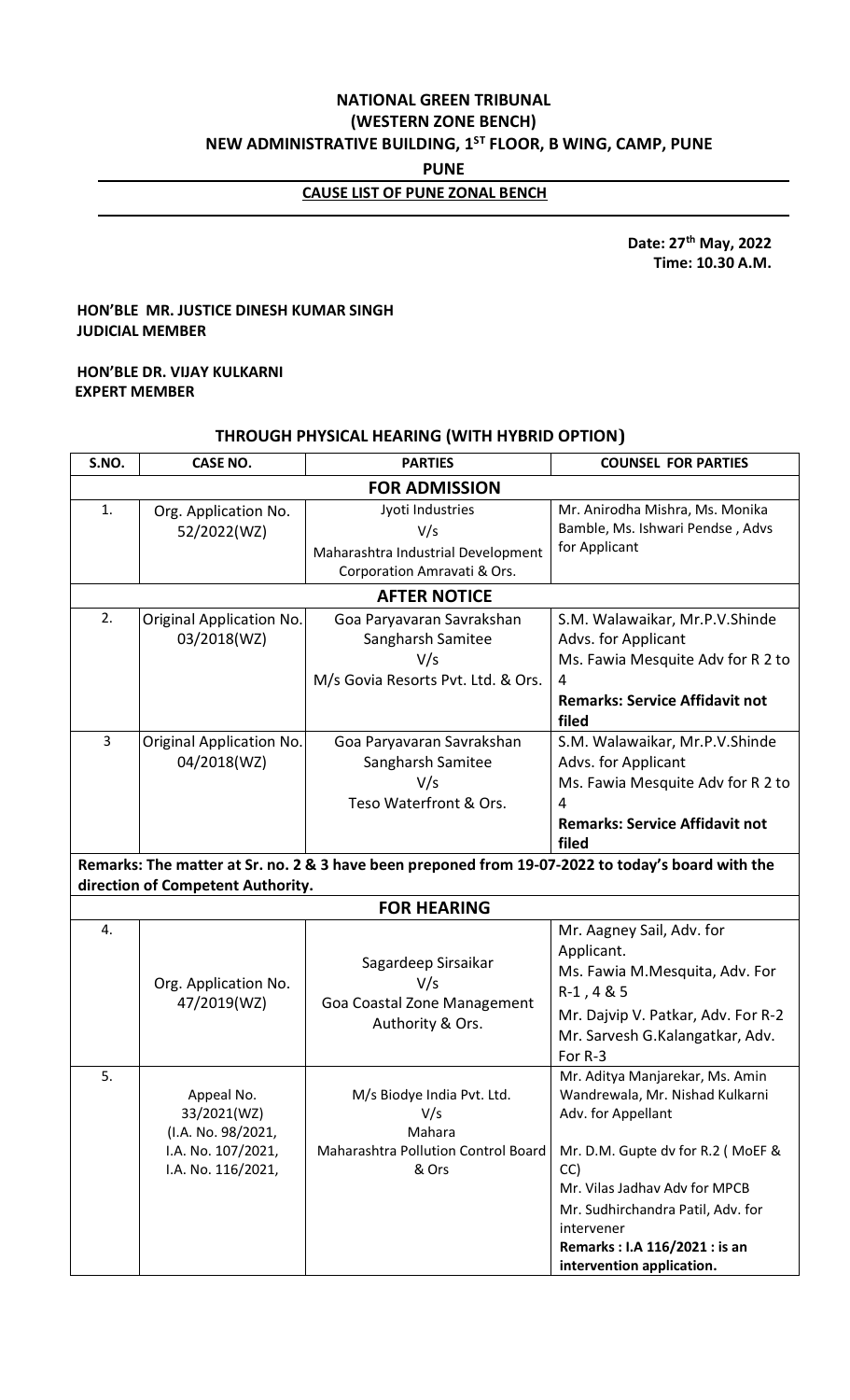| <b>CASES AT SR. No. 06 to 09 WILL BE TAKEN UP FOR HEARING ON 02.08.2022</b>                          |                             |                                      |                                       |  |  |
|------------------------------------------------------------------------------------------------------|-----------------------------|--------------------------------------|---------------------------------------|--|--|
| 6.                                                                                                   | Original Application No.    | Shri. Sama Siddiq Usman & Anr.       | S. Siddiqui, Shilpa Chohan,           |  |  |
|                                                                                                      | 91/2016 (WZ)                | V/s                                  | Advocates for Applicant.              |  |  |
|                                                                                                      | M.A. No.                    | Union of India, Through the          | Rahul Garg, Adv. for R.1              |  |  |
|                                                                                                      | 341/2016(WZ)                | Secretary, MoEF & CC & Ors.          | Asim Sarode Adv. for R.7              |  |  |
|                                                                                                      | M.A. No.                    |                                      |                                       |  |  |
|                                                                                                      | 98/2017(WZ)                 |                                      |                                       |  |  |
| 7.                                                                                                   | Appeal No.                  | Kashinath Shetye & Ors.              | Party-In-Person.                      |  |  |
|                                                                                                      | 72/2017(WZ)                 | V/s                                  |                                       |  |  |
|                                                                                                      | M.A. 265/2017(WZ)           | Aditya Puri & Ors.                   | Edwin Menezes, Adv. for R. 1          |  |  |
| 8.                                                                                                   | Appeal No.                  | Rosario Bavtis Rodrigues             | Saurabh Kulkarni, Adv. for Appellant. |  |  |
|                                                                                                      | 75/2017(WZ)                 | V/s                                  |                                       |  |  |
|                                                                                                      |                             | <b>District Environment Impact</b>   |                                       |  |  |
|                                                                                                      |                             | Assessment Authority, Kolhapur Dist. |                                       |  |  |
| 9.                                                                                                   | M.A. No.61/2017(WZ)         | Loksevabhavi Vikas Sanstha & Anr.    | Saket Mone, Adv. For the Applicant.   |  |  |
|                                                                                                      | In                          | V/s                                  |                                       |  |  |
|                                                                                                      | Original Application No.    | Managing Director & V.C.MSRDC &      |                                       |  |  |
|                                                                                                      | 93/2015 (WZ)                | Ors.                                 |                                       |  |  |
|                                                                                                      | (Disposed 15-01-2016)       |                                      |                                       |  |  |
| <b>CASES AT SR. No. 10 to 11 WILL BE TAKEN UP FOR HEARING ON 22.08.2022</b>                          |                             |                                      |                                       |  |  |
| 10.                                                                                                  | M.A.No.82/2018(WZ)          | Kashinath Shetye & Ors.              | Party-In-Person                       |  |  |
|                                                                                                      | In                          | V/s                                  |                                       |  |  |
|                                                                                                      | Review Application No.      | M/s Shilpi Constructions & Ors.      |                                       |  |  |
|                                                                                                      | 07/2016(WZ)                 |                                      |                                       |  |  |
|                                                                                                      | In                          |                                      |                                       |  |  |
|                                                                                                      | Original Application No.    |                                      |                                       |  |  |
|                                                                                                      | 23/2015(WZ)                 |                                      |                                       |  |  |
| 11.                                                                                                  |                             | Dr. Vivek Monteiro                   |                                       |  |  |
|                                                                                                      | <b>Original Application</b> | V/s                                  | Nikhil V. Chavan, Adv. for Applicant. |  |  |
|                                                                                                      | 26/2018(WZ)                 | Nuclear Power Corporation of India   |                                       |  |  |
|                                                                                                      |                             | & Ors.                               |                                       |  |  |
| information<br>other<br>For<br>orders,<br>list<br>and<br>please<br>visit<br>website:<br>cause<br>our |                             |                                      |                                       |  |  |
| www.greentribunal.gov.in                                                                             |                             |                                      |                                       |  |  |

*For detailed Standard Operating Protocol for Virtual Video Conferencing in NGT please visit our link:* [https://greentribunal.gov.in/sites/default/files/all\\_documents/SOPngt.pdf](https://greentribunal.gov.in/sites/default/files/all_documents/SOPngt.pdf)

**The lawyers/litigants desirous of participating personally in VC hearings are required to send request at [ngt-pune@gov.in](mailto:ngt-pune@gov.in) in advance, giving their names, case title, case number, date of hearing, email IDs, mobile numbers, etc.**

#### **INSTRUCTIONS FOR SMOOTH VC HEARINGS**

**While joining,** the VC room, enter details only in the following format :

#### **Item No. (XX) – (NAME) – (PARTY)**

| e.g.                       |                                   |
|----------------------------|-----------------------------------|
| Item 2 – Name – Petitioner | Item 4-Name-Adv. for Resp. 2 & 4  |
| Item 7-Name-Adv for SPCB   | Item 1-Name - DM for State of xyz |

**After joining**, ensure that –

#### **VIDEO is always on OFF mode AND MIC is always on MUTE mode**

Video should be switched ON only by the parties to a case, when the concerned Item No. is called for hearing.

Mic should be UNMUTED only by the party speaking.

Switching On the Video or UNMUTING the Mic otherwise will disturb the hearing of ongoing

matters.